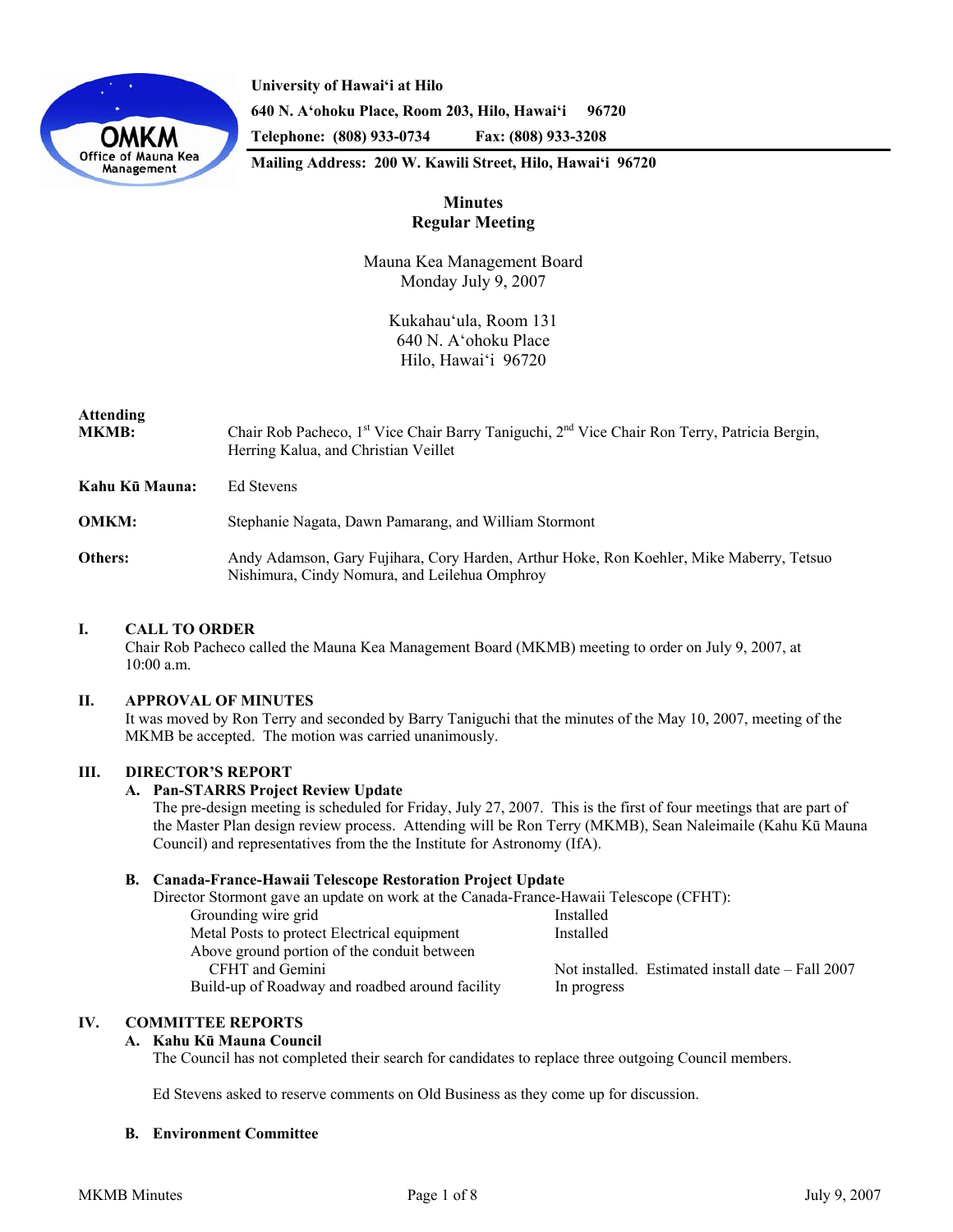Dr. Terry reported the committee is close to selecting a consultant to prepare the Natural Resources Management Plan. Last week they held video interviews with two companies. Associate Director Nagata is compiling committee member rankings. The Office will review and select the contractor based on the committee's vote. Associate Director Nagata gave a timeline stating the proposal requests the completion of the Natural Resources Management Plan in nine months. Funding for this project is already in place.

Dr. Terry thanked each member of the committee for their hard work: Debbie Ward, Lisa Hadway, Jim Kauahikaua, Susan Cordell, Reggie David, Julie Leialoha, Don Thomas, and Hannah Springer. The committee's next order of business is to review the draft administrative rules**.** 

### **C. Hawaiian Culture Committee**

Director Stormont reported the committee continues to work on the draft administrative rules.

## **V. OLD BUSINESS**

## **A. Subaru Telescope Request to Install a SODAR System on its Control Building**

(See Appendix A for a description and OMKM's review of the project)

Subaru conducted in-house testing and hired an engineering consultant, D. L. Adams Associates for additional sound testing. Dr. Tetsuo Nishimura provided a quick summary of the results of the acoustical tests. For both tests, the SODAR was placed by a cherry picker within a couple of yards from the proposed site. The results of the two tests were similar. Noise impacts were greatest at two sites: 1) catwalk on the enclosure building facing the location of the SODAR site; and 2) the visitor parking area next to the enclosure building. These results are understandable because the SODAR is designed to emit sound upwards and the two sites are higher than the SODAR. Sound from the SODAR is detectible at other locations but is somewhat masked by the wind. In all cases, sound from the SODAR is audible up to about 150 yards, which is not as far as the Keck site.

### Discussion

Dr. Terry commended Subaru for their timely and thorough response to the Board's concerns. He thought they are a model for how responsive an observatory can be. Secondly, he stated that anybody else who does something that makes a lot of sound up there are going to be asked the same type of questions. He personally spoke with Reggie David about the impact on birds and invertebrates. Mr. David, an expert on birds, did not believe the frequency and decibel level would pose a problem for the occasional birds that occur up there. Dr. Terry believed that although the extra studies may have caused some delay and expense, this was an important issue to research.

#### Kahu Kū Mauna Council

Council members had questions regarding how high the sound traveled and direction the sound was aimed at. Mr. Stevens called Mr. Fumihiro Uraguchi for answers. In his discussion with Mr. Uraguchi, he was assured that adequate research was done, and the report by Adams Associates was very well done. It shows without a doubt that the sound measurements are well within reason and that there is nothing to worry about. Mr. Stevens did not have a chance to have a final review with Council members, but he is going ahead with the Council's report rendering that they find no problems with this project and have no further comments.

#### Action

It was moved by Ron Terry and seconded by Barry Taniguchi to adopt OMKM's recommendation to classify this project Minimal Impact and to approve it with conditions. The motion was carried unanimously.

## **B. Administrative Rules**

Director Stormont apologized for not completing the white paper that he offered to develop, and he would be happy to entertain a deadline set by the Board. Regarding the white paper, Chair Pacheco felt it should include a discussion about bringing entities together such as the Department of Land and Natural Resources (DLNR), the University, the Office, and the Board. Director Stormont stated he has not worked on bringing the groups together. Director Stormont stated he would send an outline by this afternoon.

OMKM has asked the Hawaiian Culture and Environment committees to review some very preliminary rules for comment and modification before the Office takes it out to the public.

Mr. Taniguchi stated that the University has been stonewalled and the promulgation of administrative rules was put on hold until the matter was resolved. He asked that we at least suggest alternatives to try to get something done. We should be more assertive in adopting rules.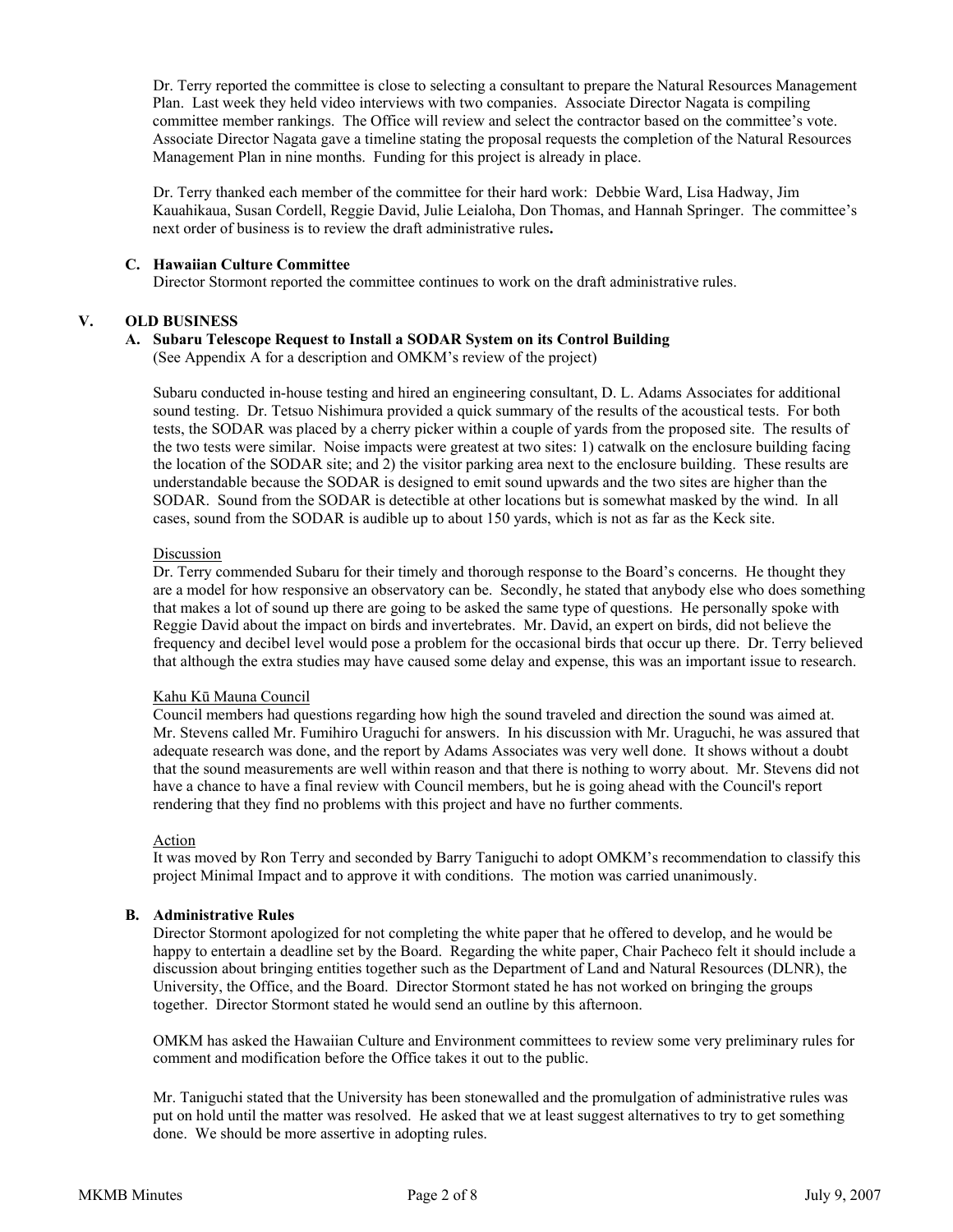Associate Director Nagata commented although the option that Director Stormont suggested – proceeding with rule making under UH authority – an obstacle is the language of the lease. UH system is also exploring with DLNR options for developing rules. One option is to have DLNR develop and adopt rules. A second is to have the University do all the legwork but have DLNR adopt the rules. A third option is amend the lease because of the clause that reserves unto DLNR rights concerning recreation and hunting. Peter Young realized in the last session that something had to be done, and he was open to the idea of UH doing all the legwork for getting the rules done and somehow DLNR would adopt them. Now, Peter Young is no longer there.

Chair Pacheco felt it is important that we get together as soon as possible and requested Director Stormont complete the white paper by the end of July. He also suggested scheduling a meeting for late August or early September with the concerned parties. Director Stormont stated there have been meetings in the past, but there was no clear guidance regarding how to proceed. Now that there is a new chairperson we should have a conversation about this matter.

Mr. Stevens asked specifically what is going on with the lease right now. OMKM is not aware of any discussion between UH and DLNR regarding the lease. Mr. Stevens stated he believes something was going on between the University and DLNR.

Chair Pacheco did not think there was anything going on; everything is at a standstill at DLNR, however, something needs to move forward because of the recent court ruling. This Office could help to move things along and direct it the way we would like to see it, but it is hard to say what is going to come out of all this.

Mr. Stevens agreed there is a need to amend the lease, because it is so poorly written that it needs to be refined. He just wanted to be in touch with what is going on, because there are a number of things that disturb him about the lease. This is an opportunity to address those issues.

Dr. Terry suggested that Director Stormont address these issues in his white paper, as well as some strategy. We will review it at the end of this month. He also suggested that Director Stormont talk to the new DLNR chair and people at UH and tell them the MKMB is pressuring you to get some resolution to these issues. If they are not going to come down and see us, we are going to come up and see them, whatever it is going to take; get back with a report to us.

Mr. Taniguchi asked if it is realistic that we are going to get something. Director Stormont's reply was yes. Chair Pacheco asked if they could have it by July 26th, which is Thursday. Director Stormont answered yes.

Chair Pacheco asked to reconvene the Public Use and Safety Committee; it's been in suspension for quite a while. Dr. Terry asked if Chair Pacheco and Mr. Yada could provide a report before leaving the Board. Chair Pacheco replied it could be done and that he could probably still be available to serve on that committee as a non-Board member.

## **C. Management Plan Schematic**

This was something that the Board requested primarily for new Board members to have a good visual of the management plan and how we perceive it to work. Director Stormont has not worked on it.

He summarized what was reported at the last meeting, that we are proceeding with the cultural and natural resource management plans, and surveys and studies. He has yet to receive any clear direction from the University system that this is our responsibility. There is an assumption that we will do it, and certainly the acknowledgement that we will do a large chunk of it, but the request he has made to get some clear direction from the University system has not been resolved.

Chair Pacheco stated there are two aspects to the development of the management plan. One, as a body, we have always felt the need for a management plan. We embarked on the development of that plan, beginning with surveys and studies way before the court decision about the need for a management plan before development can take place. Chair Pacheco felt we should proceed with a management plan for the Office and MKMB. If this plan can be used by IfA to fulfill its needs, that's fine. We have a charge to manage the mountain, and to do that we need a plan in place. Whether or not we have a clear direction from System or Board of Regents, we should proceed similarly as we are with the development of administrative rules – have a plan ready to go. He felt the components of the plan have been identified; parts of it are in place, so it should be relatively easy to put a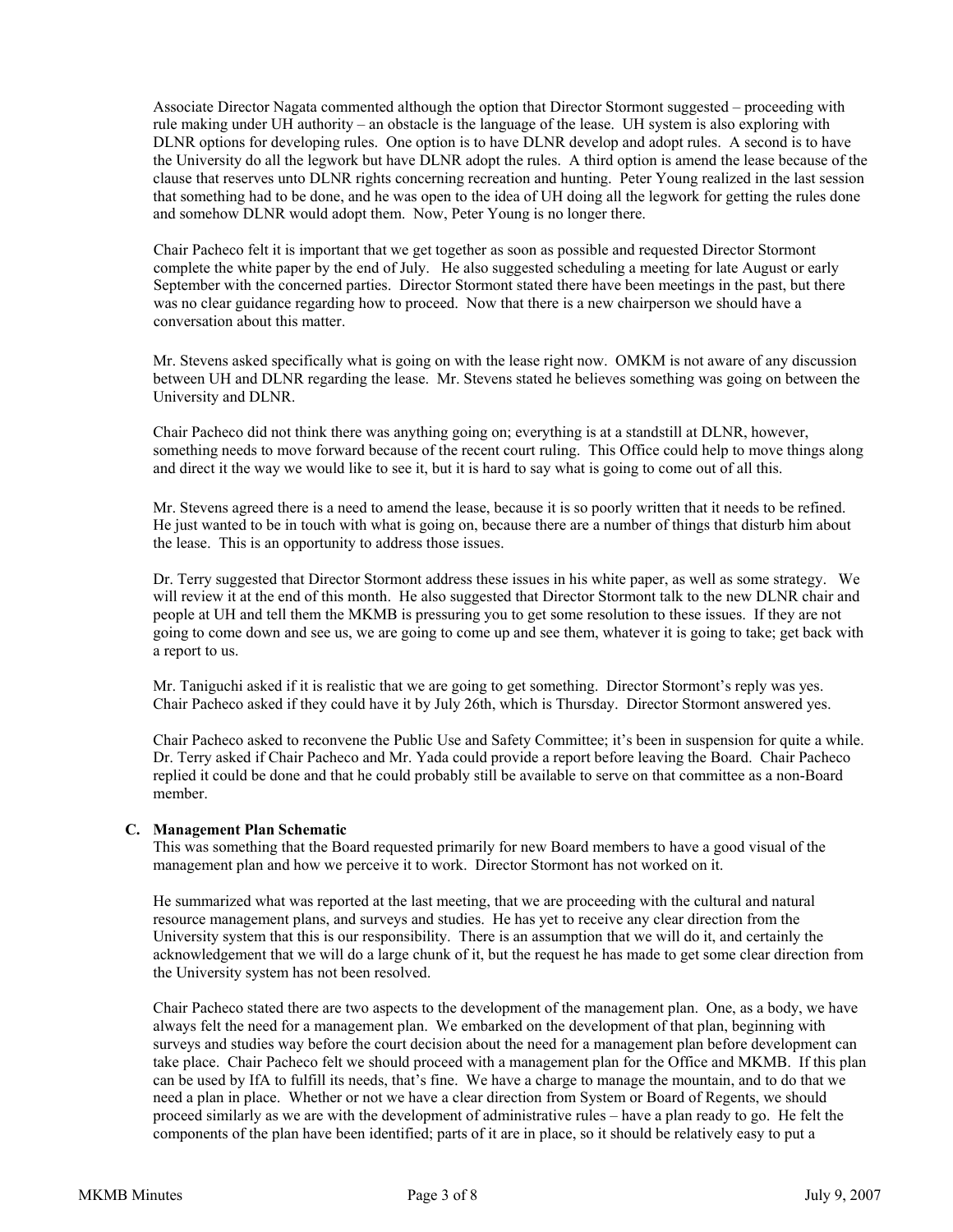timeline for completing the management plan.

Dr. Terry agreed with Chair Pacheco and added his concern was about who ordered who to do what and how does it relate to all the other entities? He asked for charts, maps and drawings which would help put this issue into perspective. We have a fairly clear picture of a management plan and how that should proceed and the various components. The question is how does the court decision, DLNR, UH, administrative rules, this Board, Kahu Kū Mauna, how they all relate to each other. Mr. Taniguchi confirmed Dr. Terry's request was made a while back to put everything down so we can see how everything relates - action and reaction.

Chair Pacheco clarified he is asking for direction from UH on how to move forward. Where is it coming from? Is it coming from IfA? Does it need to come out of the Regents' office?

Mr. Taniguchi stated we do not know. He thinks everybody has their own different idea. He thought we should come up with a schematic of what we think it should be and have people buy into it. That was one of the earlier strategies to get DLNR, the University, even the cultural groups to review and agree to what needs to be in this management plan.

Dr. Terry asked did the court order say who was to prepare the management plan. Director Stormont explained the court said that without the management plan, no new conservation district use permits were going to be issued. Mr. Taniguchi stated the problem is that DLNR did not define what needs to be in the management plan.

Director Stormont added a concern he has shared in the past is if we, the Office on behalf of the University, comes up with this plan it puts us in a position of having to prepare a document that will allow development to proceed, because the only way it can happen is if this plan is done. He disagrees with the thought of being in the position of having to come up with a document that enables development because of opposition within segments of the community. Dr. Terry added that was not why we started our management plan. Director Stormont agreed.

Dr. Terry questioned: Is it not then incumbent upon those entities that want to develop something on the mountain to prepare that management plan, not us? Why should we even worry about it? Chair Pacheco asked if IfA was working on an aspect of the management plan. Director Stormont stated they are looking at what future development might be. Chair Pacheco asked how was that different than what is already in the Master Plan.

Director Stormont replied the chapter in the Master Plan is a physical planning guide. It says what might happen and what could be planned for. This would be to a higher level of specificity and reflect changes since the Master Plan.

Associate Director Nagata clarified Judge Hara's ruling. The Judge basically said the Board of Land and Natural Resources (BLNR) erred in accepting and issuing the permit because the plan that was approved by the BLNR was not comprehensive. The ruling also states, although given no specifics, the plan needs to address multiple uses. The plan that we are putting together, and hopefully accepted, will address how future development is to take place, not a carte blanche for proposed development.

Dr. Terry agreed saying that is the kind of management plan that he, as a consultant, has submitted to DLNR in the past when it was a requirement of the permit application. It is different from a Master Plan where you develop something. That is what you get your CDUA (Conservation District Use Application) approved for. Your management plan is a separate entity, and he would hope that that is what we are preparing.

Associate Director Nagata stated that is the premise for our management plan because we need to be able to adequately provide for the protection of the resources. If development is one of the uses that takes place on the mountain, then they have to make sure that it is not going to run counter to our management plan and that it adopts all the processes that are set in the management plan.

Chair Pacheco stated we should focus on what we are responsible for. We should not stop because we are concerned that people might be thinking that what we are doing is related to matters taking place on a parallel track. The right thing for us is to have a plan to manage the resources.

Mr. Stevens agreed with Chair Pacheco that we need to be proactive, develop a plan that reflects our attitudes and feelings and then submit it. Let others work around it. At least get it moving. It is worthwhile to hire consultants to do this for us, to gather all the information and put it in a format that is professional. Associate Director Nagata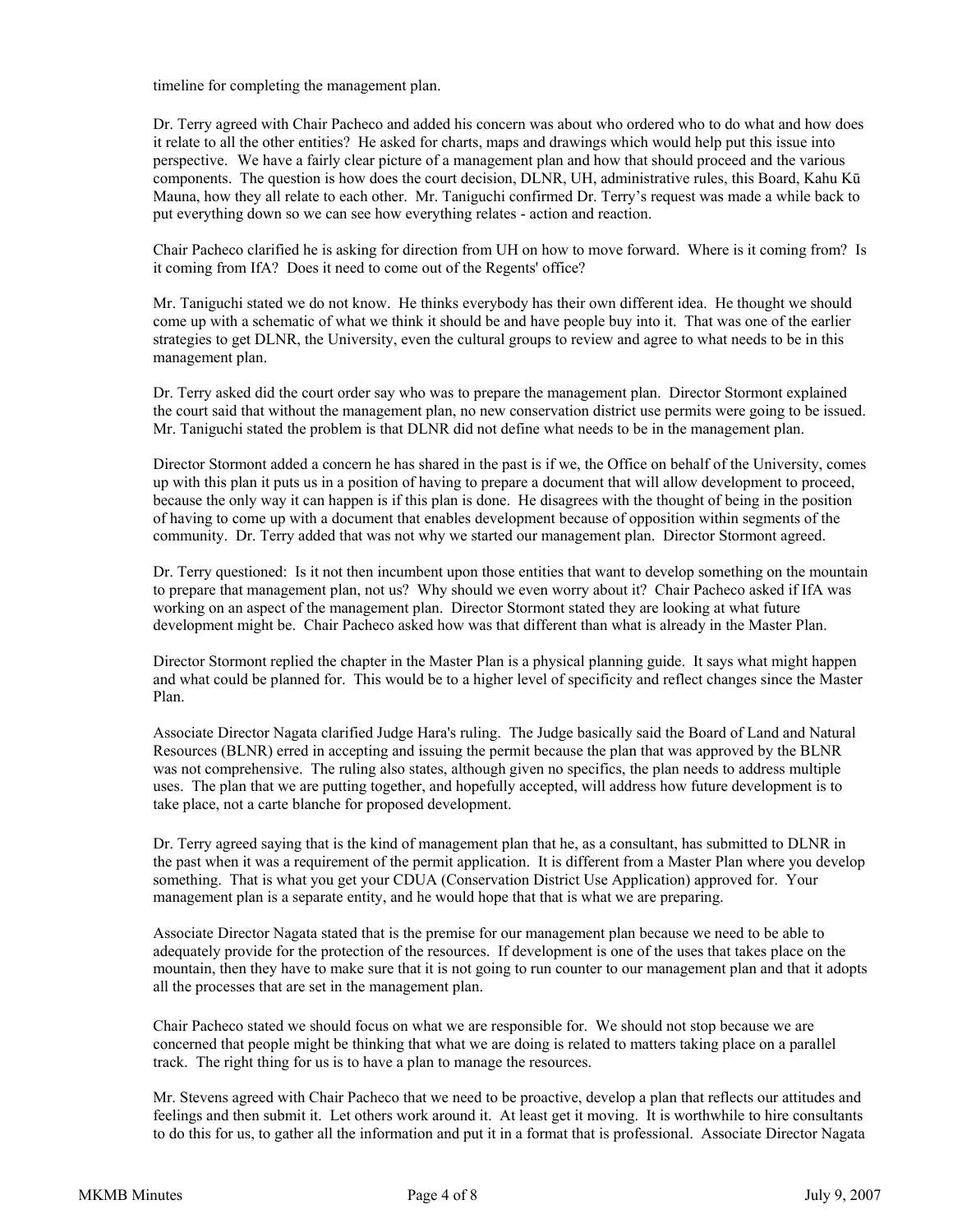stated we are not doing it in house. We are hiring consultants to do this.

Chair Pacheco asked if the schematic was still needed. Dr. Terry wanted it as a working document, to understand who is in charge of what on this management plan. Dr. Terry was asked if he would help to write things down and lay it out. Director Stormont has ideas about what he thinks are the components of this management plan everything from the rules, public use, commercial use, new development, cultural resources, and natural resources. Dr. Terry agreed to help and requested that Associate Director Nagata be included too.

Dr. Terry stated they will get together and report back, hopefully with a diagram, to the full Board at the next meeting.

### **D. Mauna Kea Support Services (MKSS) Transfer**

Director Stormont spoke with Vice President for Research Jim Gaines last week. Dr. Gaines indicated the response from informal discussions with observatory directors varied. Some were in support saying as long as nothing on the ground changes, the University can do what it feels it needs to do. Others expressed concerns from legal and management standpoints. Also if the transfer were to take place, it puts OMKM in the position of being an overseer and a regulator, as well as the entity that is providing support and infrastructure needs.

Dr. Gaines is willing to meet with Board members. Director Stormont related to Dr. Gaines the Board's concern that all of the management functions are not in one place and the perception that the IfA still is in charge of certain management functions on the mountain.

Director Stormont will try and schedule that meeting with Dr. Gaines, Harry Yada and Ron Terry. It would be helpful if some members of the Board would express to Dr. Gaines what he has been trying to tell him. Apparently it is not a simple matter because of a number of issues, including personnel, sublease, and the operating and site development agreements.

Mr. Taniguchi quoted from the March 6, 2007 minutes: "Mauna Kea Support Services Transfer. Director Stormont reported a proposal has been discussed and senior administration indicated it could be done. It was a matter of a stroke of a pen. There still are personnel matters to sort out. There have been no recent discussions with senior administration. Chair Pacheco asked if this matter was being worked on and whether it would be helpful if members of the Board met with Jim Gaines. Harry Yada and Ron Terry volunteered. Director Stormont would arrange a meeting by the end of March." Mr. Taniguchi stated he heard this before and wanted to know when.

Director Stormont explained attempts to contact Dr. Gaines went unanswered for a period of time. He finally had that conversation with him last week. Dr. Gaines was the one that had stated some time ago that it would simply be a matter of a stroke of a pen. Director Stormont does not agree, and he does not think Dr. Gaines actually agrees with that statement either.

Chair Pacheco questioned if this is still a good idea. Does it make sense? What are the benefits? By going through this whole process will it be a better arrangement? Director Stormont stated the benefit would be a change in the perception that the management functions on the mountain sits with this Office. He does not see anything changing on the ground. All of the functions under MKSS will continue and everything remains intact.

Dr. Terry's personal feelings was that things like road grading and the food services and taking care of Hale Pohaku is not necessarily a good function for OMKM, and that is based just on his knowledge, which may be incomplete. The ranger program and the educational programs fall under our supervision, and it might be good to have them here.

Ron Koehler stated all the observatories have a say through the Oversight Committee as to what MKSS is supposed to do. Because of the subleases, all the observatories would have to concur if any changes are made. Personally, he felt similar to what was said about the food and lodging, the road grading, and water hauling, for example. They obviously have to stay within the guidelines of OMKM, but OMKM does not need to get involved with those, unless they are not handled properly.

Dr. Terry stated MKSS has certainly coordinated well with this Board and Office. He did not think that administratively there has been a real issue, but the Office may have a different feeling, and he would respect that since they are the ones having to deal with it on a day-to-day basis.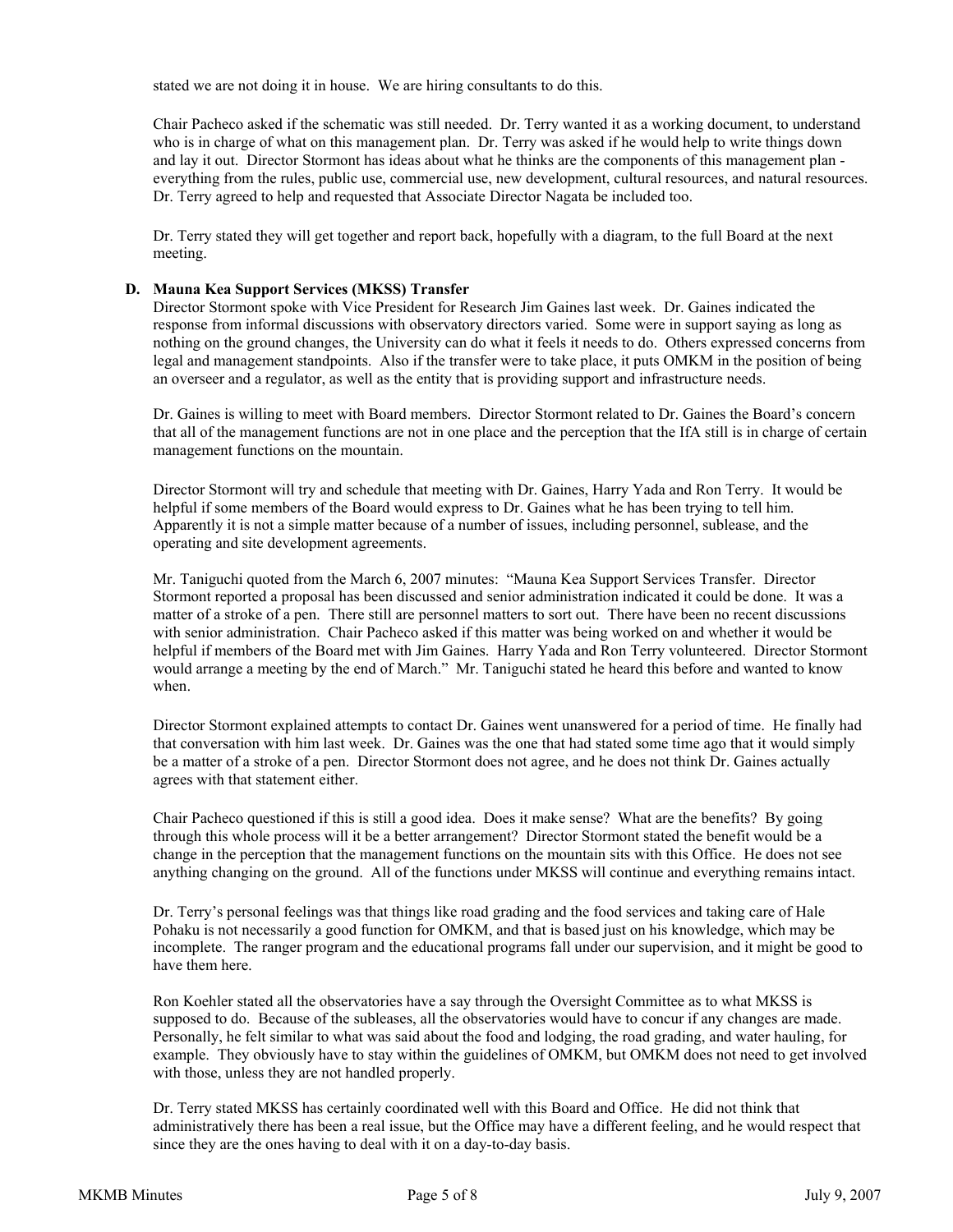There are three options. Leave it where it is, split some of it up, or bring the whole thing over. If a change is desired, Director Stormont prefers to bring the whole thing over and leave the entire structure of MKSS intact rather than trying to administratively split some of that up. If the feeling has changed, and if it is no longer a strong desire from this Board or anybody else to make that transfer, then so be it. If there still is that desire to make that transfer to remedy that perception, then fine. We will pursue it.

Chair Pacheco does not recall the Board saying we want MKSS. He thought it was discussions that went on between the Office and MKSS and that this was the natural progression of where it should go. Director Stormont stated it was an issue addressed in the Master Plan and was discussed by this Board several years ago.

Arthur Hoke commented maybe he is the only one in this room that is confused. The Master Plan is the bottom line. Either the Office is managing the resource or it is not. Right now it is not. The problem has always been a huge distrust of the University system, and the University system is still pulling the strings. The intent of the Master Plan will not be accomplished until OMKM is fully recognized and accepted.

Chair Pacheco added that transferring MKSS into OMKM does not take it out of the University.

Associate Director Nagata agreed with Mr. Hoke that the Master Plan is our guide, and it does say that some of the functions of MKSS are supposed to be transferred to OMKM, but we do not know what the real intent and reasons were behind this Master Plan suggestion. She thought at this point in time we need to go back and review what discussions took place at the Board regarding this transfer, because it is possible that having worked with the mountain for the past seven years, it may not be necessary to do the transfer. Or we may find out that after the review the transfer is necessary. No one has really sat down and really said: Okay. These are the pros; these are the cons. Why should we do it or why shouldn't we do it. The Master Plan just states it should happen. .

Mr. Hoke agreed with Director Stormont's statement that there has been considerable change. But the issue, as he recalls during the Master Plan planning days, was who do you blame? And the Master Plan said we are going to blame this thing called OMKM, but OMKM does not have everything under its umbrella. So we still do not know who to blame.

Christian Veillet was not sure what Mr. Hoke meant by who to blame. If the food is not good at Hale Pohaku, should he, as an astronomer blame, OMKM? It is definitely important to clarify what you are addressing. We want to address concerns of the community, one of which is perception. Take for example the road. People use the road, but the observatories are doing a good job of maintaining the road. But from a visibility point, perhaps it would be better to have OMKM maintain the road. But because most of what MKSS does is to meet the needs of the observatories, transferring MKSS to OMKM may not change public perception.

Chair Pacheco stated the answer is in the lease. The lease is held by UH and, therefore, UH is responsible. DLNR holds the land in trust for the public. So those are the two entities that have final responsibility. That is the legal reality. We are not responsible. We are not even a decision-making body, but an advisory board. We are discussing what would be a practical way to better manage the resources on the mountain. Does transferring MKSS into OMKM help us to better manage the mountain? He does not think so and does it make sense. We should be focusing on managing people and interaction with the public rather than infrastructure support and running the Visitor Information Station.

Dr. Terry suggested getting people that are interested in this to get together and talk about it and come up with a plan; the pros and cons that Associate Director Nagata mentioned, and make a decision based on that. His suggestion is to defer this to a group that wants to focus on this. Patricia Bergin felt Mr. Taniguchi's quote from the minutes of the March meeting spelled out the course of action. The first course of action is to start with the people that are directly involved and with Ron Terry and Harry Yada, the Office and the IfA.

Dr. Terry asked to un-volunteer from that committee because he has too many other things to do. He suggested putting together an ad hoc committee whose purpose would be to come up with a recommendation. An ad hoc committee cannot be a quorum of the Board. They have their own meetings scheduled, and they come back with a specific recommendation. Once that recommendation is given, then the committee is dissolved.

Mr. Taniguchi stated the concept of a special committee is something he was thinking of on a different matter but somewhat related to this one. In a conversation he had with Chancellor Tseng about OMKM, she is responsible for overseeing and evaluating OMKM, but she really is not up to date on what is going on. As her advisors,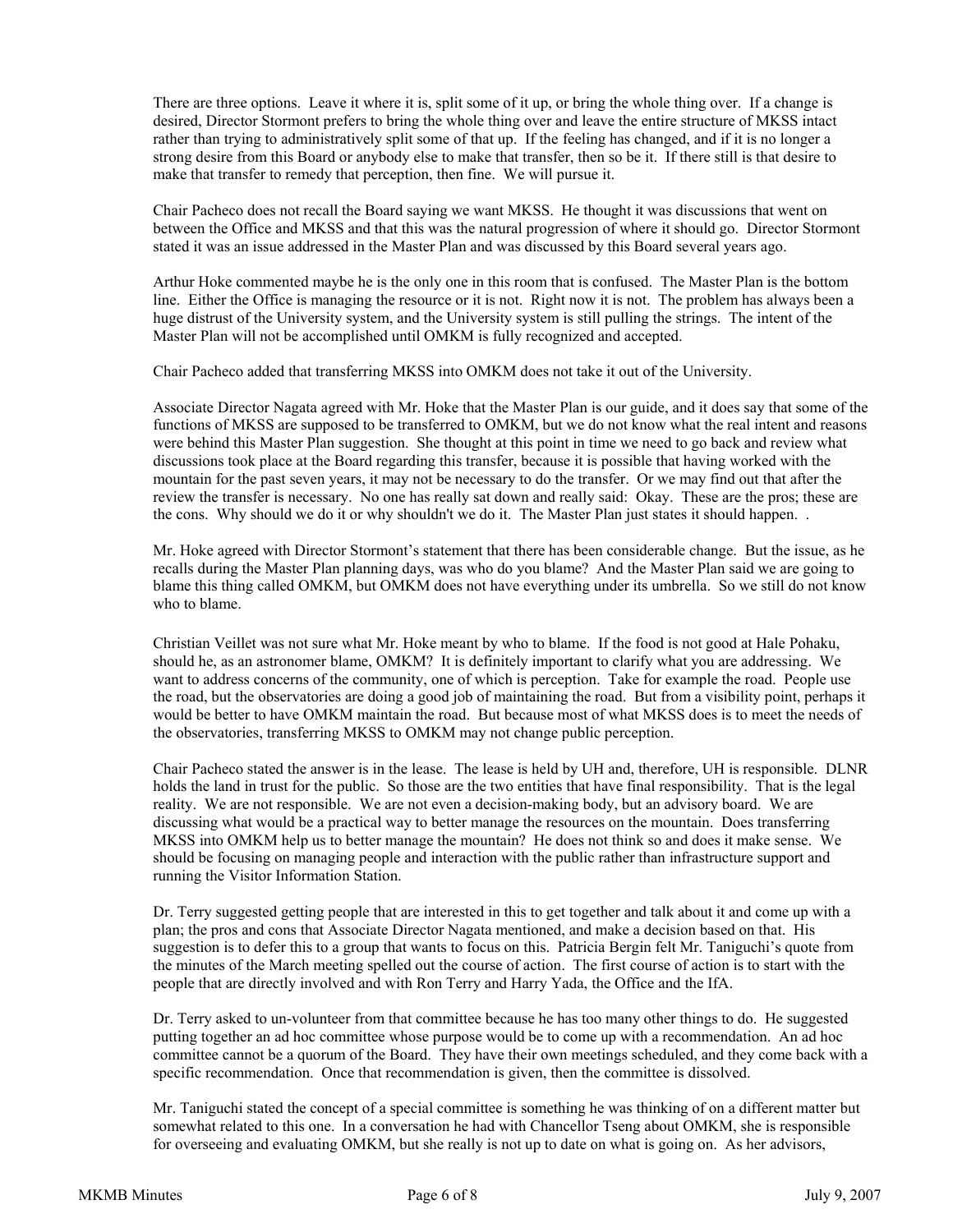neither MKMB, nor individual members have been asked to give her an evaluation of what is happening, whether the Board is or is not doing its job or how OMKM performing. What is MKMB's perception of the OMKM/MKMB structure? After talking with her, he requested, and she concurred, that the Board assemble a special committee to look into this matter before we lose all the original Board members. Mr. Taniguchi requested Chair Pacheco appoint a small special committee of the Board. The results of the committee's discussion will be shared with the entire Board and with Chancellor Tseng. It is not unusual to do such a review, for example, the county charter and the State constitution does a review about every ten years. The 2000 Master Plan is seven years old. Maybe we should establish a separate committee to evaluate the Master Plan, since it is the charter we are operating under.

Regarding the MKMB/OMKM evaluation committee Chair Pacheco stated there are three things we should address: the effectiveness of the Office and the Board, awareness, and direction from the Chancellor regarding the administrative rules situation and MKSS transfer. He thinks that would be very productive.

A special committee comprised of Chair Pacheco, Barry Taniguchi, Harry Yada and Christian Veillet was established.

It was moved by Ron Terry and seconded by Barry Taniguchi to create a special committee to evaluate the office and Board, evaluate transfer of Mauna Kea Support Services and the administrative rules situation. The motion was carried unanimously.

The Office should participate in these discussions but the first step is to engage in preliminary discussions with Chancellor Tseng.

#### **E. Natural Areas Reserve System Memorandum of Agreement**

Director Stormont reported no progress on the development of the Memorandum of Agreement. He intends to work on it. Summarizing his report from the last meeting the document is basically a communications plan that ensures that when our rangers observe an infraction, there is a clear understanding of who is responsible for that particular area and make sure the right people are contacted. Also the document will address permits in the Natural Area Reserve (NAR) and consultation with Kahu Kū Mauna Council. What is not going to happen is transfer authority of the NAR to UH. Mr. Stevens added that DLNR did agree on a partnership arrangement where we could provide input.

Director Stormont met with Lisa Hadway and the discussion just needs to be written. Chair Pacheco reiterated unless there is something keeping you from doing it, this needs to get done. We've been waiting a long time for this. Director Stormont indicated he would have a draft prepared by the next meeting in September.

It would be up to DLNR if they need to sign the document, if so, it would probably be the chairperson at DLNR and UH President. The MOA would include not only the NAR, but also forest reserve lands, and involve historic preservation and DOCARE.

#### **F. Project Request Timeline**

Director Stormont stated there was no progress to report.

Director Stormont was to get it done because information was not being sent out in a timely manner. For example, the Subaru request. Kahu Ku Mauna received it two months after it was received by the office. It was emphasized that it was important to follow a schedule to give people adequate time to review materials prior to the meeting.

Mr. Stevens reported that due to the time limitations for reviewing projects, Kahu Kū Mauna created a subcommittee to review materials. Even though it does not have full council support at least there is an opportunity for review.

Dr. Terry suggested that he and Associate Director Nagata work on this. This timeline would be available to all those who submit a request to OMKM.

### **VI. NEW BUSINESS**

#### **A. Commercial Operators Sunrise Tours**

Associate Director Nagata briefed the Board about requests by commercial tour operators to conduct sunrise tours. After reviewing the permits and evaluating vehicle statistics, OMKM will allow sunrise tours. Commercial